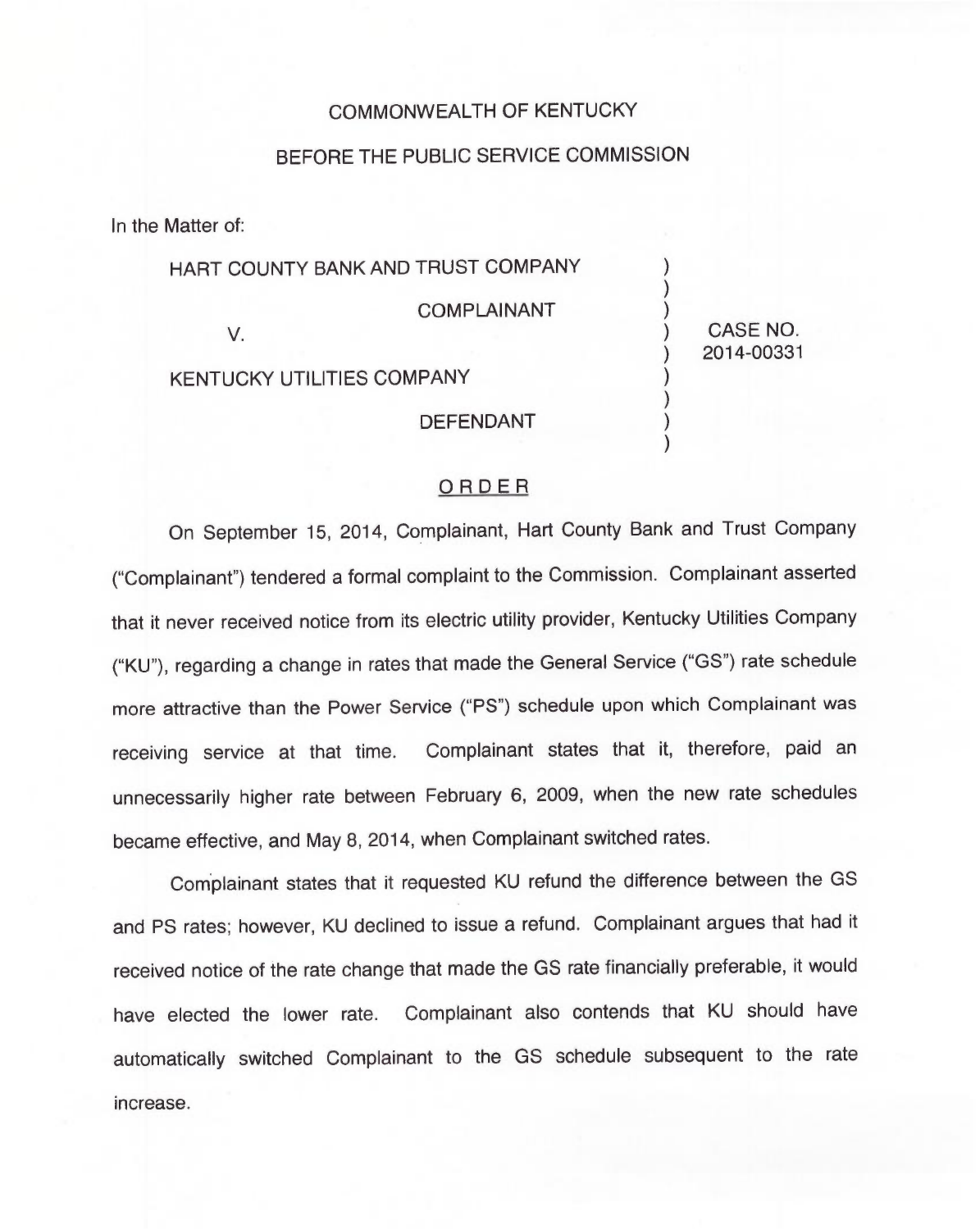On September 24, 2014, the Commission issued an Order directing KU to either satisfy the complaint or to answer the allegations. KU states in its answer and motion to dismiss, filed on October 6, 2014, that it properly published notice of the rate adjustment in Case No. 2008-00251, $^1$  and that it further included bill inserts in November and December of 2010 notifying customers of the potential benefits of switching to the GS rate. KU argues that Complainant has not presented a claim upon which the Commission may grant the relief requested as such a result would violate the filed rate doctrine in that a refund would be in contradiction to the terms of KU's tariff. KU's tariff contains language that explicitly states:

> If two or more rate schedules are available for the same class of service, it is Customer's responsibility to determine the options available and to designate the schedule under which customer desires to receive service.

In no event will Company make refunds covering the difference between the charges under the rate in effect and those under any other rate applicable to the same class of service.<sup>2</sup>

Therefore, KU argues that the complaint should be dismissed.

Pursuant to 807 KAR 5:001, Section 5(2), "a party to a case shall file a response to a motion no later than seven (7) days from the date of filing of a motion." Due to Complainant having not filed a timely response as of October 20, 2014, the Commission ordered Complainant to submit a response to KU's motion to dismiss within seven days of the Order's date. Complainant failed to submit a response until November 24, 2014.

<sup>&</sup>lt;sup>1</sup> Case No. 2008-00251, Application of Kentucky Utilities Company for an Adjustment of Electric Base Rates (filed Sept. 12, 2008).

<sup>&</sup>lt;sup>2</sup> KU tariff, effective Aug. 1, 2010, P.S.C. No. 16, Original Sheets No. 97 and 97.1.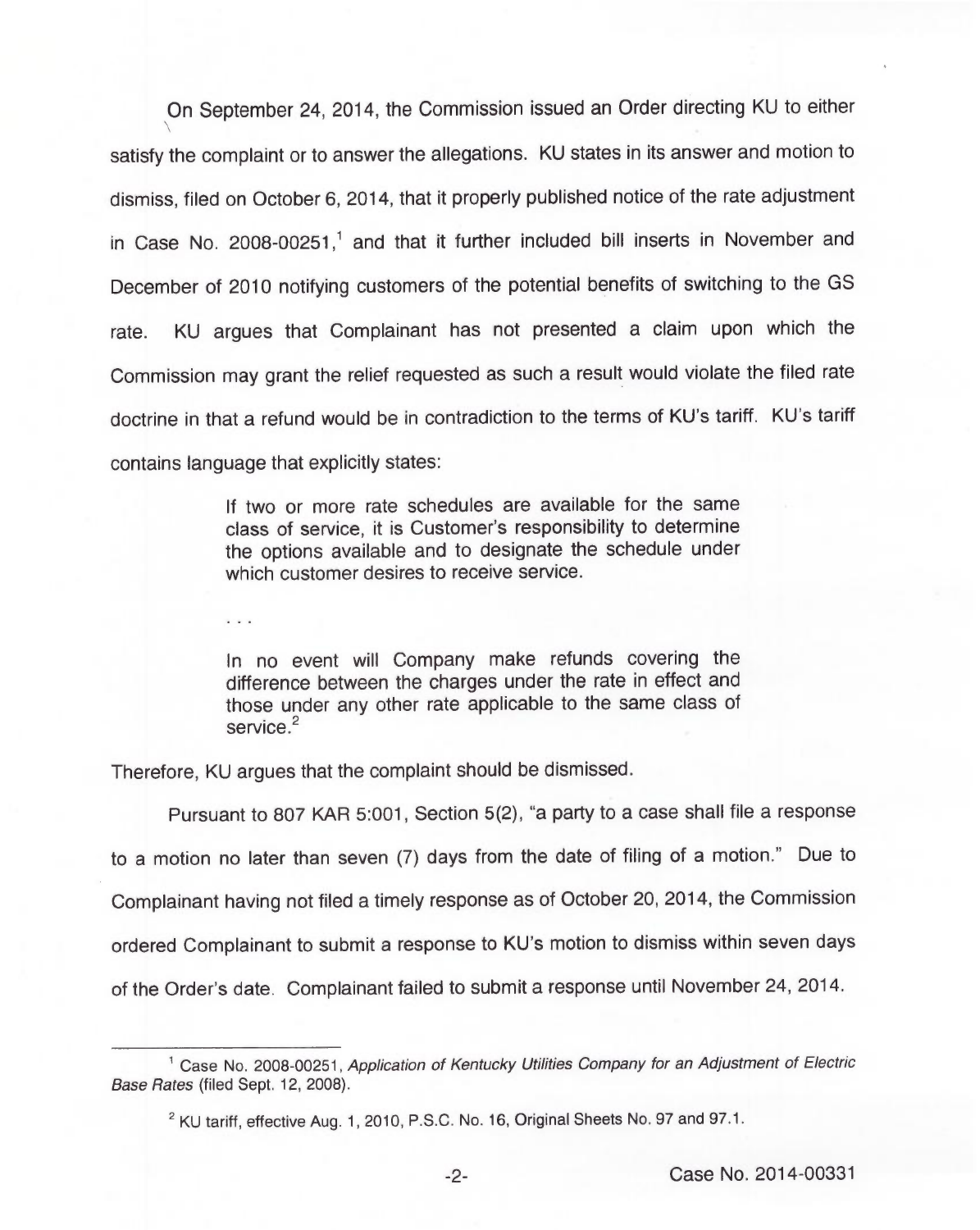With its response, Complainant included a tendered Order to accept its late filing; however, Complainant otherwise ignored the tardiness of its response, which was received nearly two months after KU submitted its motion to dismiss. In its response, Complainant argues that if the burden to choose the appropriate rate was placed upon the ratepayer, it would require the ratepayers to research the best rate on a monthly basis. Complainant posits that KU knowingly charges higher rates and later asserts its inability to refund alleged overpayments. Finally, Complainant contends that the format of the public notice utilized by KU to inform ratepayers of rate applications is confusing and unintelligible.

KU submitted a timely reply on December 4, 2014, in which it first argues that Complainant is a sophisticated commercial customer and noted that Complainant failed to cite any cause for filing its response four weeks late. However, KU does not explicitly argue against accepting Complainant's late response. Turning to the substance of Complainant's response, KU asserts that Complainant is mistaken in its belief that there would be a need to examine the best rate on a monthly basis. KU notes that it does not change its rates on a monthly basis and rates are altered only upon the Commission's approval.

This matter having been fully briefed now stands ripe for adjudication.

A motion to dismiss should not be granted "unless it appears the pleading party would not be entitled to relief under any set of facts which could be proved in support of his claim."<sup>3</sup> In reaching a decision, no factual determinations are required, "rather, the

<sup>&</sup>lt;sup>3</sup> Pari-Mutuel Clerks' Union v. Kentucky Jockey Club, 551 S.W.2d 801, 803 (Ky. 1977).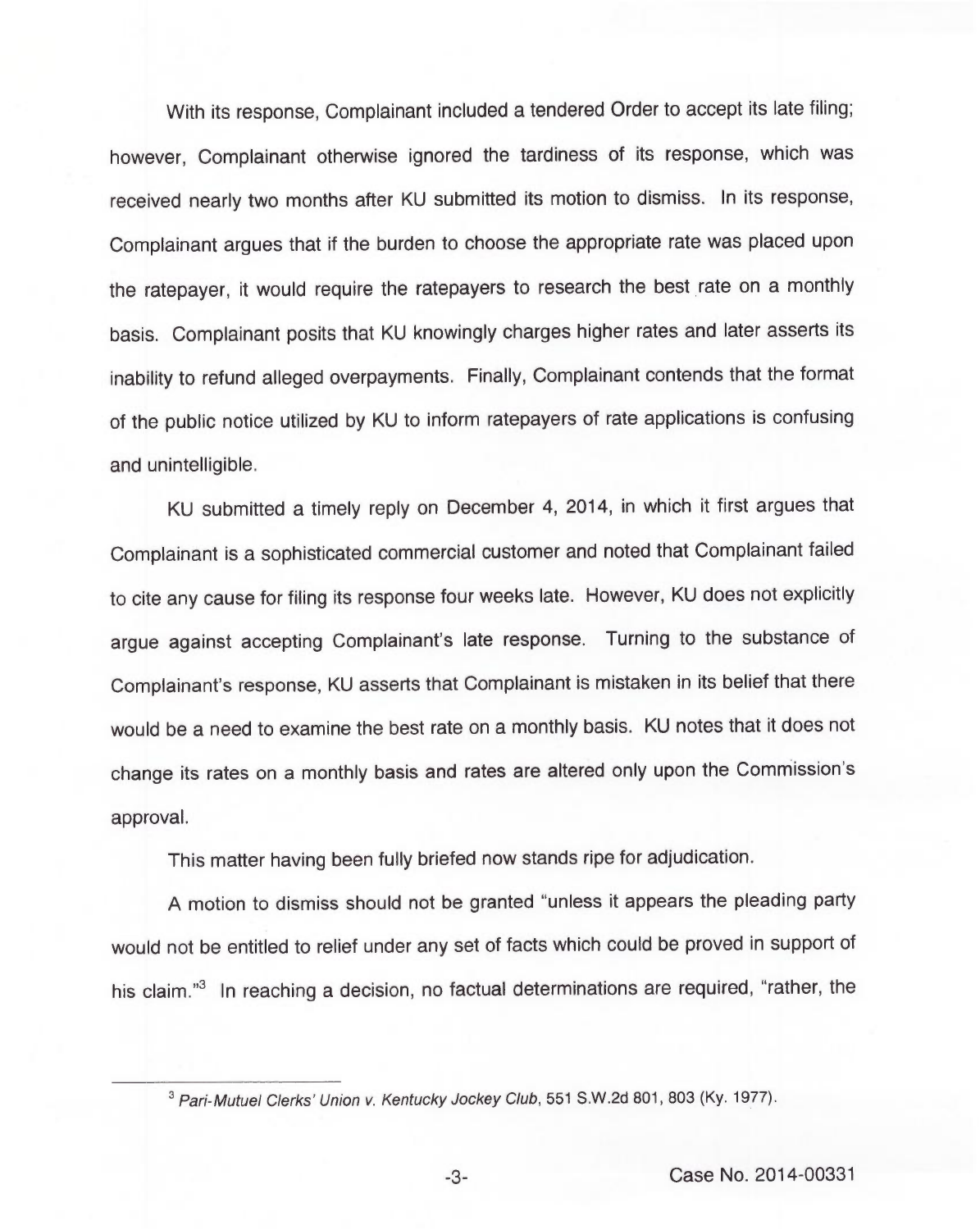question is purely a matter of law."<sup>4</sup> In reviewing the motion, every allegation in the complaint must be taken as being true and the allegations must be construed in the light most favorable to the nonmoving party.<sup>5</sup>

The Commission first finds that Complainant failed to comply with 807 KAR 5:001, Section 5(2), and the Commission's October 20, 2014 Order by not filing a response to KU's motion to dismiss within the requisite time frames. Additionally, Complainant did not provide any explanation for the failures to timely file a response. However, KU did not unambiguously argue against Complainant's motion to submit a late response. Accordingly, the Commission finds that Complainant's motion to file a late response should be granted, its response accepted for filing, and this matter be adjudicated fully on the merits of the claims.

As to the underlying merits of its complaint, Complainant has alleged that it did not receive a letter sent by KU explicitly notifying Complainant of the rate change and the possibility that the PS rate was no longer the most financially sound rate. However, KU was under no obligation to send such a letter. <sup>A</sup> customer is only entitled to a mailed written notice of an application to increase rates when that customer is served by a utility with fewer than 20 customers.<sup>6</sup> Utilities serving more than 20 customers may, but are not required to, provide individual notices of rate increases.<sup>7</sup>

KU was instead required, at the time it filed its rate application, to publish in a newspaper for at least three consecutive weeks a notice that it was filing a rate

<sup>&#</sup>x27;agby v. Koch, 98 S.W.3d 521, 522 (Ky. App. 2002).

Scearse v. Lewis, 43 S.W.3d 287, 288-89 (Ky. App. 2001).

 $6807$  KAR 5:001, Section 17(2)(a).

 $7$  807 KAR 5:001, Section 17(2)(b)(2).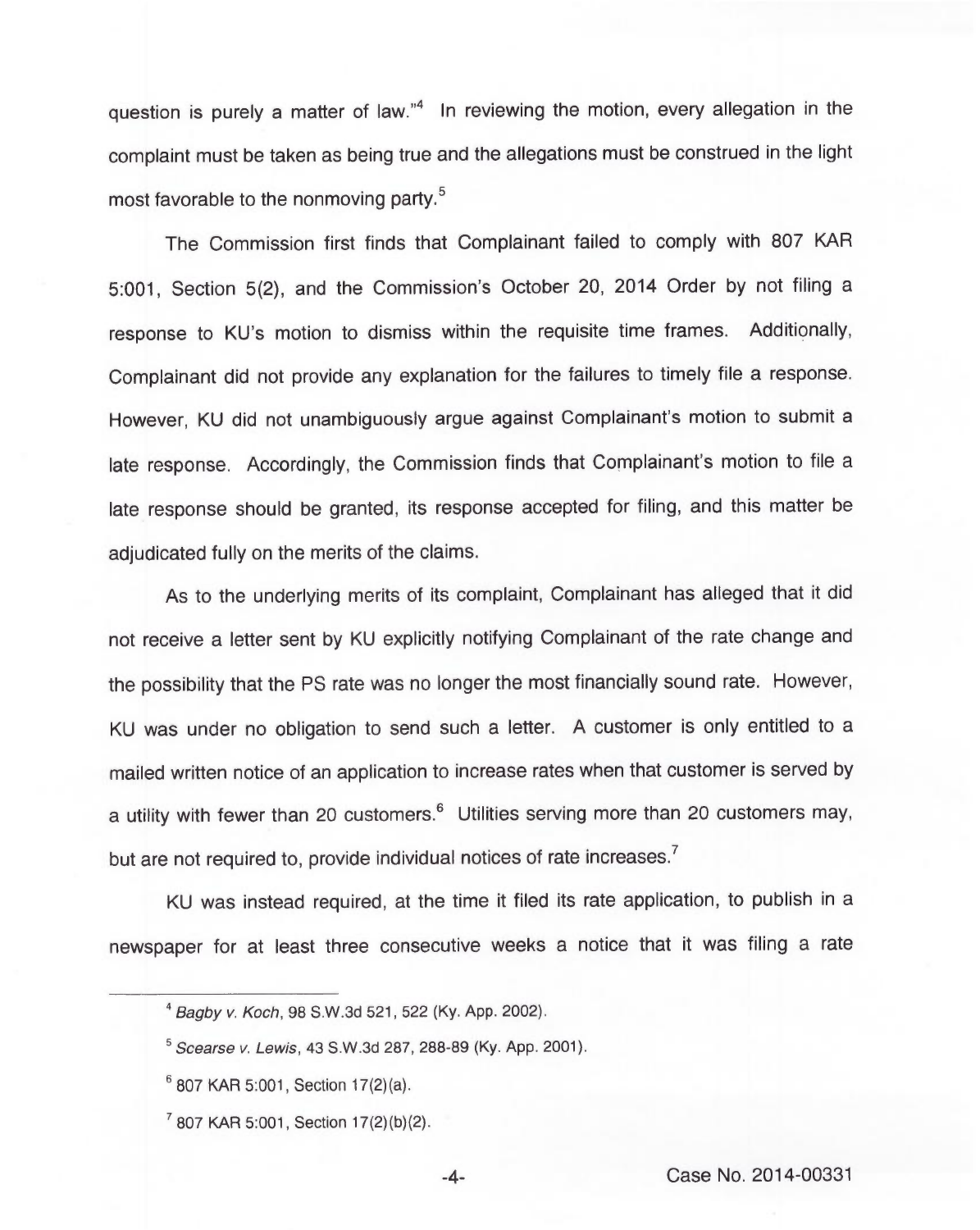application.<sup>8</sup> KU did, in fact, provide such notice via publication and voluntarily exceeded the minimum requirement through publishing notice for six weeks.<sup>9</sup>

The Commission has promulgated regulations regarding the specific language and contents that are required in a notice.<sup>10</sup> The notice must include the proposed effective date, present rates, proposed rates, and amount of the change.<sup>11</sup> There is no requirement that the utility explicitly state that the rate increase may cause a customer' current rate to no longer be the most cost-effective rate for that customer.

Despite Complainant's protestations regarding the format of the notice, KU complied with the Commission's regulations on notice requirements in Case No. 2008- 00251 regarding the requested rate increase.<sup>12</sup> Complainant has not come forth with any basis for imposing an affirmative obligation upon KU to either notify its ratepayers that a different rate may become more financially attractive subsequent to a rate increase or to require the utility to automatically switch the customer to a different rate.

Ratepayers are free to investigate and apply for service under any rate for which they may be eligible to receive service. However, it would be unduly burdensome and unworkable to require a utility to independently investigate whether to switch a customer to a different rate schedule subsequent to a rate adjustment. Although Complainant contends that rate increases are imposed automatically, rate increases are in actuality

<sup>&</sup>lt;sup>8</sup> 807 KAR 5:001, Section 17(2)(b)(3).

<sup>&</sup>lt;sup>9</sup> Motion to Dismiss for Failure to State a Claim Upon Which Relief can be Granted and Answer of Kentucky Utilities Company (filed Dec. 4, 2014) at 5.

<sup>&</sup>lt;sup>10</sup> 807 KAR 5:001, Section 17(4).

 $11$  ld.

<sup>&</sup>lt;sup>12</sup> Case No. 2008-00251, Application of Kentucky Utilities Company for an Adjustment of Electric Base Rates (filed Sept. 12, 2008).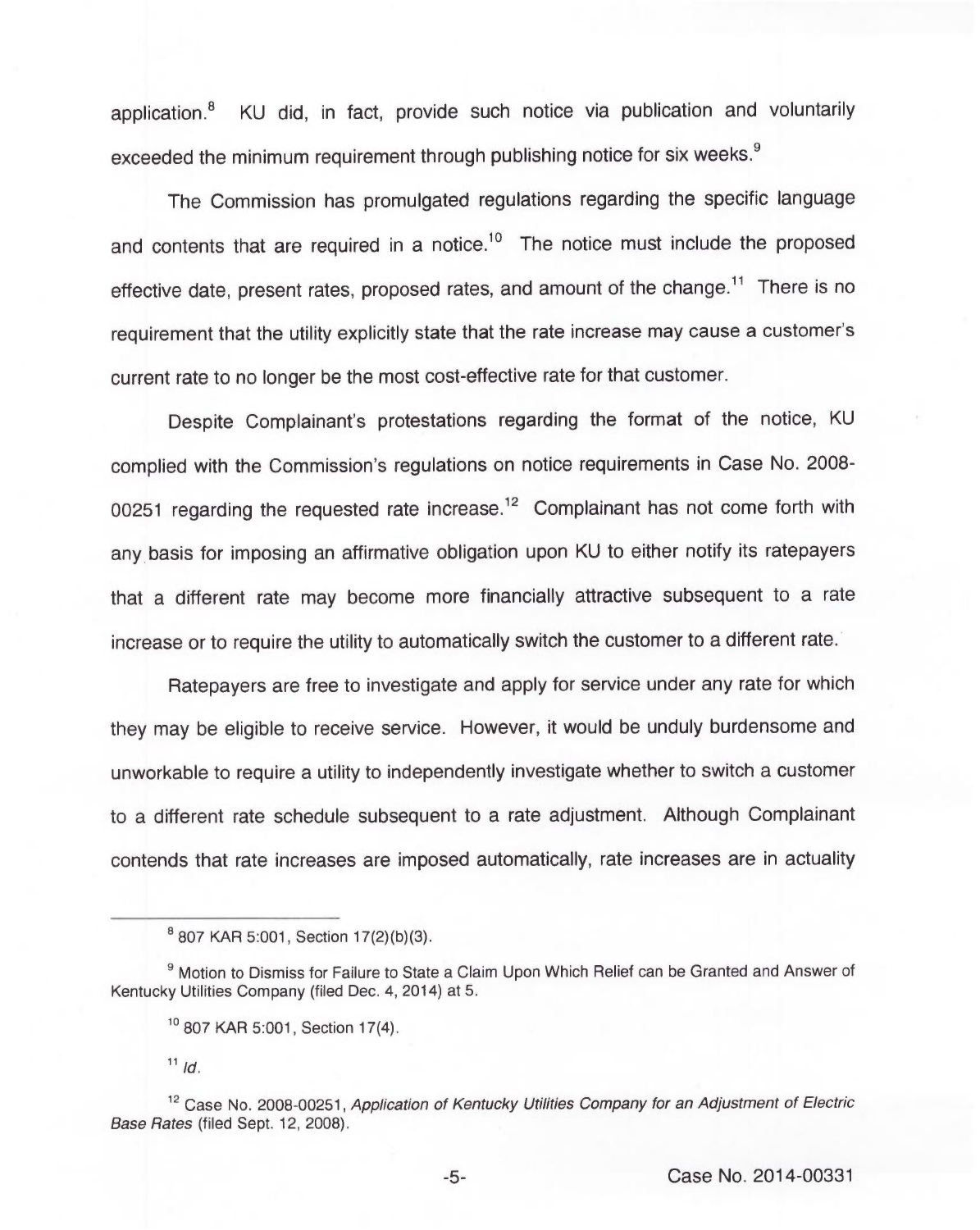the result of a Commission Order authorizing a request to adjust rates and are generally applied broadly across rate classes. Such increases do not require examination into specific customer usage patterns. KU's tariff clearly places the burden on customers to determine which rate schedule is best for their individual needs.<sup>13</sup> There is no basis to shift the burden of determining each respective customers' optimal rate from the customer to KU.

Finally, KU billed Complainant in accordance with the rate schedule under which Complainant was receiving service. Both KU's tariff and the filed rate doctrine, codified in KRS 278.160, preclude providing a refund to Complainant. KRS 278.160(2) states:

> No utility shall charge, demand, collect, or receive from any person a greater or less compensation for any service rendered or to be rendered than that prescribed in its filed schedules, and no person shall receive any service from any utility for a compensation greater or less than that prescribed in such schedules.

In interpreting KRS 278.160, the Commission has held that the legislature intentionally crafted a "hard and fast rule which must be applied in all cases."<sup>14</sup> The filed rate doctrine precludes a utility from departing from its published rate schedules and, therefore, KU may not voluntarily depart from its schedules so as to provide a refund.<sup>15</sup> In addition to the requirement to adhere to its filed rate schedules, KU is precluded by KRS 278.170(1) from offering a discount, rebate, refund, or other discriminatory rate preference to any person.

<sup>&</sup>lt;sup>13</sup> See, supra, fn 2.

<sup>&</sup>lt;sup>14</sup> Case No. 95-517, Leslie County Telephone Company, Inc. Investigation into the Alleged Violations of KRS 278.160 (Ky. PSC June 21, 1996) (emphasis in original).

 $15$  See, e.g,. Id.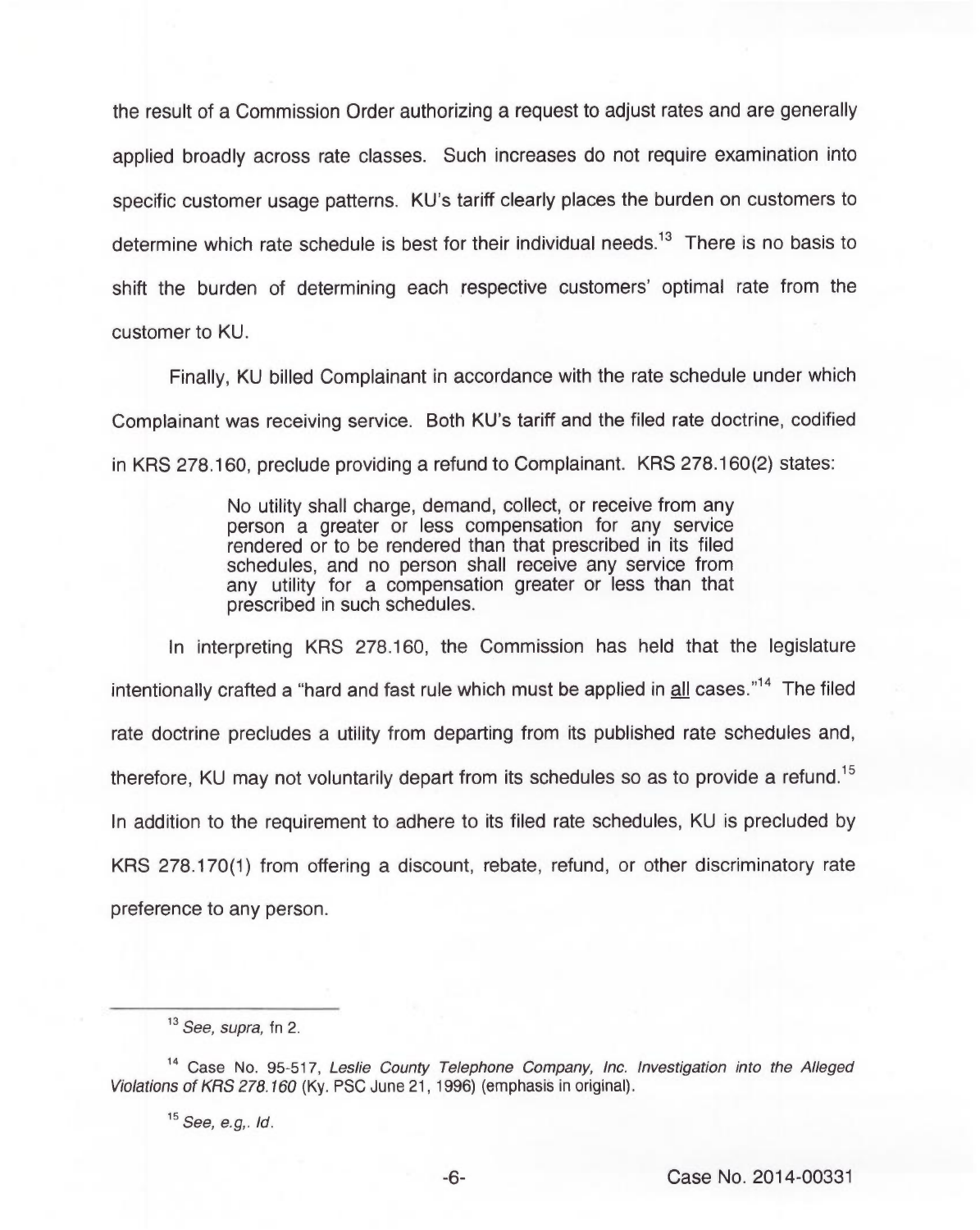Complainant's request for a refund based upon a rate upon which it was not receiving service would amount to an unlawful departure from the filed rate doctrine in KRS 278.160, and would unreasonably disadvantage other ratepayers in violation of KRS 278.170(1). Accordingly, the Commission finds that Complainant has failed to present a claim upon which relief may be granted and, for that reason, KU's motion to dismiss should be granted.

IT IS THEREFORE ORDERED that:

1. Complainant's motion to submit a late response is granted and its response to KU's motion to dismiss is accepted for filing.

 $2.$ KU's motion to dismiss is granted.

3. This matter is dismissed with prejudice and is removed from the Commission's docket.

By the Commission



**ATTES** Executive Director

Case No. 2014-00331